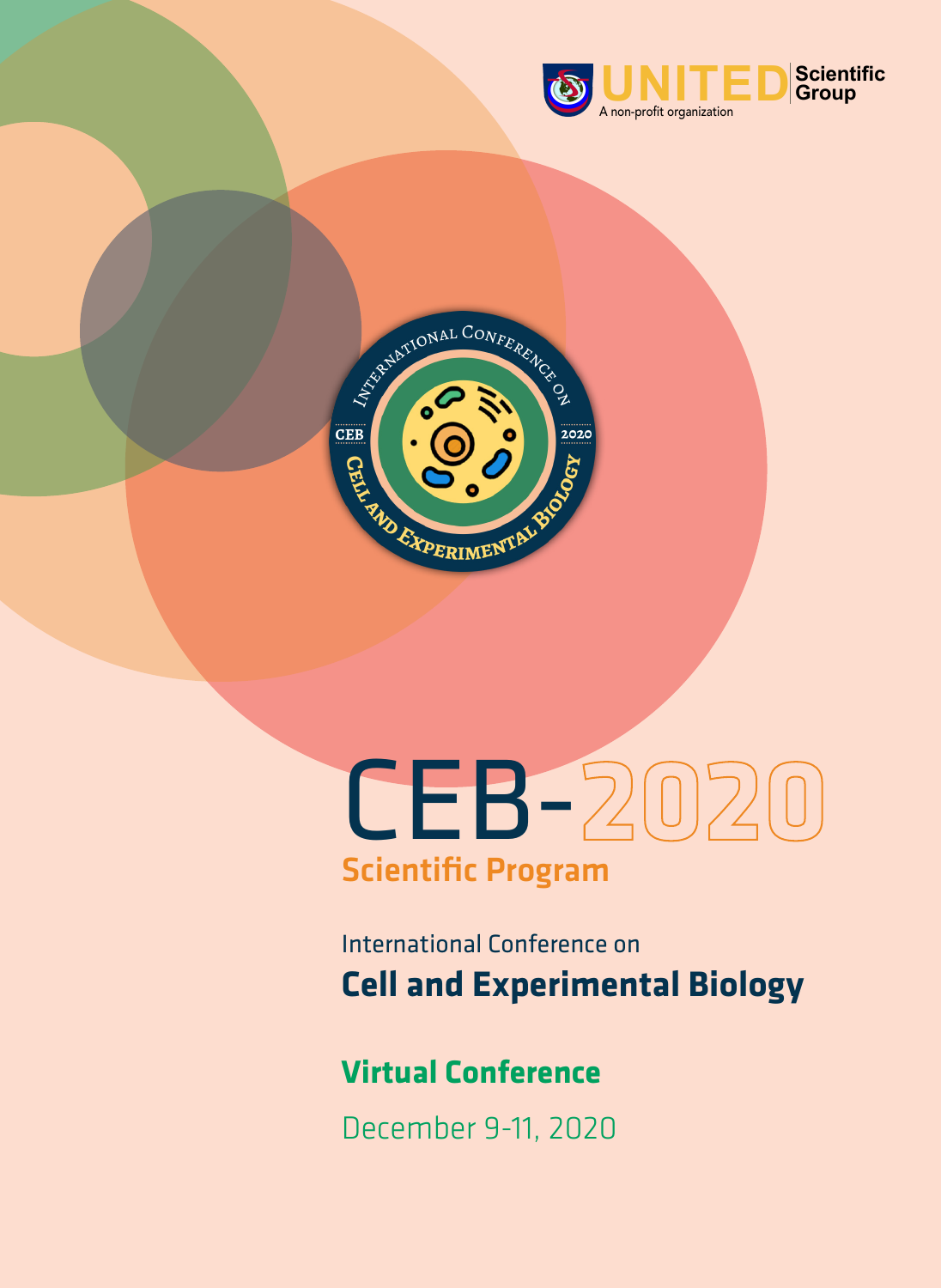# About the Organizer

International Conference on Cell and Experimental Biology (CEB-2020) is organized by United Scientific Group (USG), a nonprofit organization with tax-exempt status under Section of Internal Revenue Code 501(c)(3) of the United States of America.

USG has a history of successfully organizing and managing, scientific meetings, symposiums and panel discussions ranging from 50 to 350 participants, throughout the United States of America and internationally.

USG is led by a group of senior scientists as the board of directors, who are committed to work together and contribute their best services to the scientific community by supporting scientific meeting organization and open access content publication.

Our vision is to create various scientific networking platforms by organizing conferences to bridge the gap between research and business for the translation of scientific discoveries and innovative thoughts into implementable solutions and products which benefit humankind.

We believe in creating a platform where knowledge exchange and growth of scientific wisdom can take place by connecting and sharing valuable inputs and opinions of practitioners and academicians from across the globe. This will help address the rising scientific queries and provide solutions for a smarter and more advanced future.

Through the years, USG Conferences has hosted Nobel Laureates, National Academy Members, industry and academic stalwarts, innovators, and entrepreneurs, who interact with the audience through a talk and during the networking sessions.

## Reasons to Attend CEB-2020

## 脑 Learn

CEB-2020 includes the most influential pioneers, speakers, keynotes, informative panels and some of the best networking you'll find in the field of cell and experimental biology. The conference is unique in its approach of encouraging a dialogue between speakers and delegates through its well-planned agenda with the series of talks, poster presentations, panel discussions and networking events that will keep participants engaged in learning.

# **∰ Discover**

The conference aims to provide timely, evidencebased information that helps Physiologists, Cellular Biologists, Anatomists, Biotechnologists, Pathologists and other allied experts from academic institutions, government agencies, societies, non-profit organizations and the industry.

## CEB-2020 Scientific Topics

The conference is focused to deliver top notch scientific lectures in the fields biochemistry, cell and molecular biology, investigative pathology, pharmacology, and physiology. The subject areas may include, but are not limited to the following domains:

- **→** Biochemistry and Molecular Biology
- **→** Cell and Developmental Biology
- **→** Investigative Pathology
- **→** Pharmacology and Toxicology
- **→** Epithelial and Mucosal Pathobiology
- **→** Cell and Tissue Injury
- **→** Synthetic Biology
- **→** Experimental Biology and Disease Physiology
- **→**Animal Physiology

## Organizing Committee

### Konstantin Khrapko, Ph.D.

Department of Biology, Northeastern University, Boston, MA

### Ergun Sahin, Ph.D.

Huffington Center on Aging, Department of Physiology and Biophysics, Baylor College of Medicine, Houston, TX

### Torres M I, Ph.D.

Department of Experimental Biology, University of Jaén, Jaén, Spain

### Diana Rigueur, Ph.D.

Center for Craniofacial Molecular Biology, University of Southern California, Los Angeles, CA

# **Connect**

 $\odot$ 

CEB-2020 connects life sciences and biomedical researchers from all over the globe to network and share cutting-edge research that leads to new breakthroughs and career advancement. This meeting is focused to deliver top notch scientific lectures in the fields of anatomy, biochemistry, cell and molecular biology, investigative pathology, pharmacology, and physiology.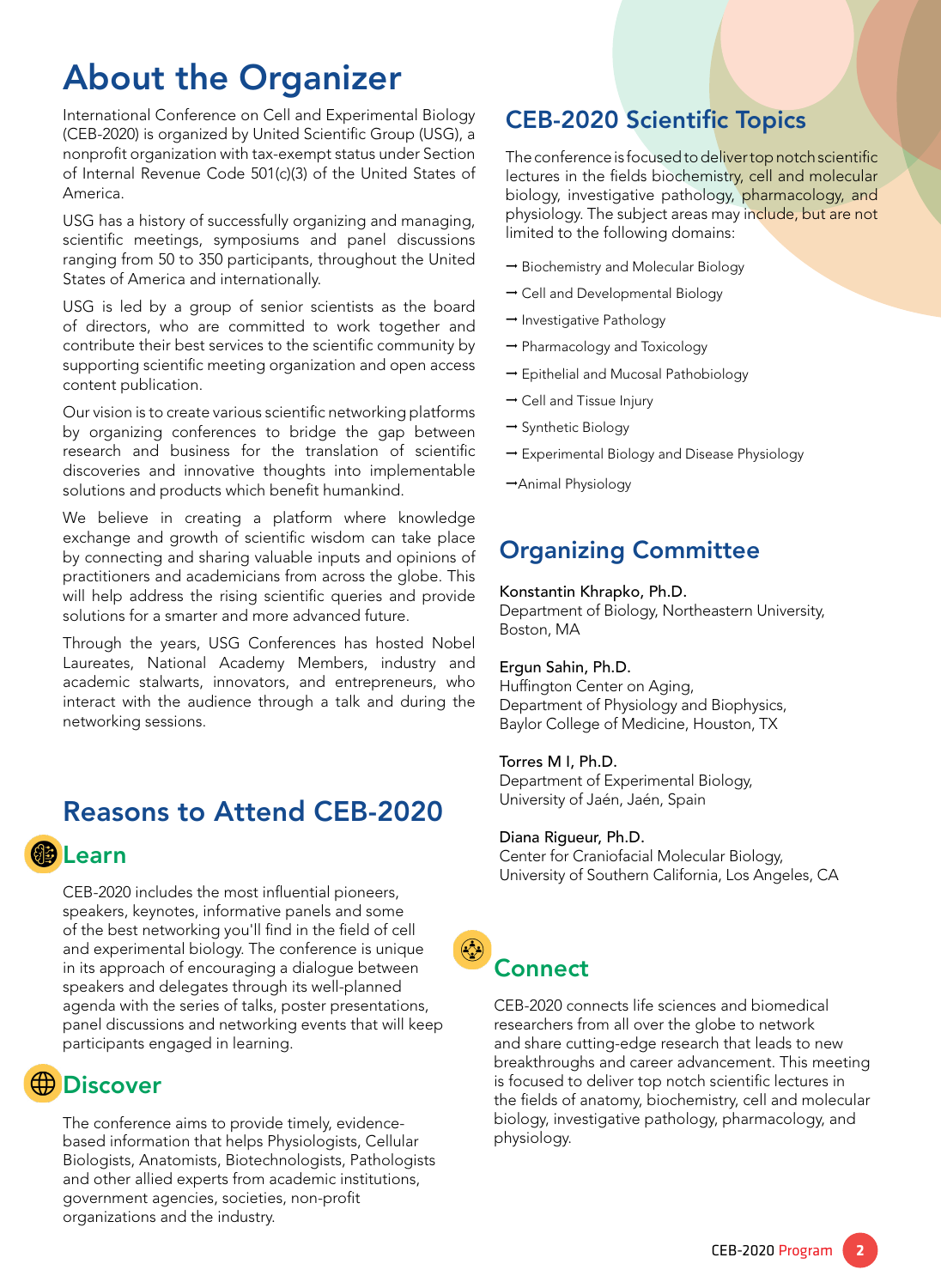# Day 1 | December 9, 2020

Time: 08:00 - 12:10 (EST)

Chair: Gerald W. Hart



#### 08:00-08:30

Title: *Morphological Complexity of Biomembranes and Synthetic Cells* Reinhard Lipowsky, Head, Department of Theory & Bio-Systems, Max Planck Institute of Colloids and Interfaces, Germany



08:30-09.00 Title: *Using Cytoskeletal Markers for Identifying and Classifying Epithelial Cells* Israel Hanukoglu, Ph.D. Professor of Biochemistry and Molecular Biology, Laboratory of Cell Biology, Ariel University, Israel



### 09:00-09:30

Title: *Genomic and Proteomic Profiling of Specific Cell Types and Cell-Cell Crosstalk in the Epididymis and Kidney* Sylvie Breton, Ph.D., Professor of Medicine, Université Laval, Canada; Emeritus Professor, Harvard Medical School, Boston, MA; Canada Research Chair in Epithelial Dynamics of the Kidney and Reproductive Organs



#### 09:30-10:00

Title: *Nutrient Regulation of Signaling and Gene Expression by O-GlcNAc* Gerald W. Hart, Ph.D, University of Georgia, Athens, GA



10:00-10:10 Coffee Break



### 10:10-10:40

Title: *Moving Misfolded Proteins in and out of the Cell* Yihong Ye, Ph.D., Laboratory of Molecular Biology, NIDDK, NIH, Bethesda, MD



10:40-11:10 Title: *Next Generation of Gene Edited and Engineered Cellular Therapies for Cancer* Khalid Shah, MS, Ph.D., Director, Center for Stem Cell Therapeutics and Imaging, Harvard Medical School, Boston, MA



11:10-11:40 Title: *Epigenetic Modifications in the Regulation of Developmental Timing and Rate by Thyroid Hormone Receptor* Yun-Bo Shi, Ph.D., Section on Molecular Morphogenesis, NICHD/DIR, Bethesda, MD



11:40-12:10 Title: *Excitable Networks in Directed Cell Migration* Peter N. Devreotes, Ph.D., Johns Hopkins University School of Medicine, Baltimore, MD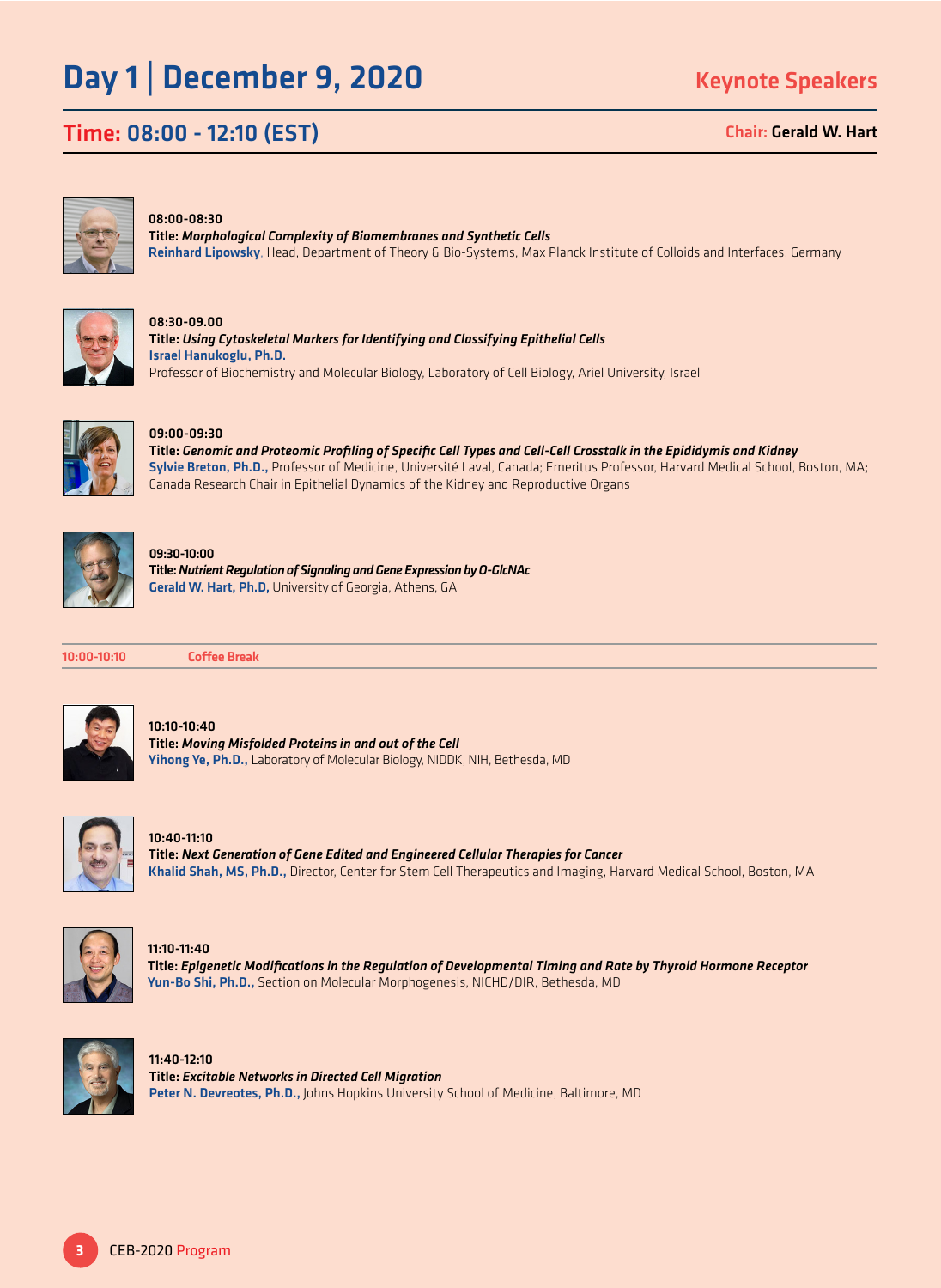| 12:10-12:50 | <b>Poster Presentations</b>                                                                                                                                                                                                                                                               |
|-------------|-------------------------------------------------------------------------------------------------------------------------------------------------------------------------------------------------------------------------------------------------------------------------------------------|
|             | CEB20-P1 Generation and Characterization of Isoform-Specific $p63y'$ Mice                                                                                                                                                                                                                 |
|             | Filipa Pinto, Boston University Henry M. Goldman School of Dental Medicine, Boston, MA                                                                                                                                                                                                    |
|             | CEB20-P2 Role of the Ubiquitin Ligase ITCH in Clathrin-Mediated Endocytosis of the Epidermal Growth Factor Receptor<br>Annie Angers, Department of Biological Sciences, University of Montreal, Canada<br>Riham Ayoubi, Department of Biological Sciences, University of Montreal, Canada |
|             | CEB20-P3 Angiogenic Factors Serve as Regulators and Predictors of Immune Reconstitution After Umbilical Cord Blood Transplantation in<br><b>Adults</b>                                                                                                                                    |
|             | Anthos Christofides, Department of Medicine, Beth Israel Deaconess Medical Center, Harvard Medical School, Boston, MA                                                                                                                                                                     |
|             | CEB20-P4 Comparison of Acetate Overflow between E. coli BL21 and E. coli K12 Strains using Different Carbon and Nitrogen Sources<br>Gema Lozano Terol, Department of Biochemistry and Molecular Biology (B) and Immunology, Faculty of Chemistry, University of Murcia,<br>Spain          |
| 12:50-13:20 | <b>Lunch Break</b>                                                                                                                                                                                                                                                                        |

# **Biochemistry and Molecular Biology Technical Session 1**

**Time: 13:20 - 18:50 (EST)**

Chair: Margarida Barroso

| 13:20-13:40   | Dual Readout of Regulatory Information is a Common Feature of Transcriptional Silencers<br>Martha L. Bulyk, Professor of Medicine and Pathology, Co-Chair, Harvard Biophysics Graduate Program, Brigham & Women's<br>Hospital and Harvard Medical School, MA                                         |
|---------------|------------------------------------------------------------------------------------------------------------------------------------------------------------------------------------------------------------------------------------------------------------------------------------------------------|
| $13:40-14:00$ | <b>Gene Interactions in Drosophila without Contacts and Chemical Intermediaries</b>                                                                                                                                                                                                                  |
|               | Nina B. Fedorova, Institute of Cytology and Genetics, Siberian Department of Russian Academy of Sciences, Russian Federation                                                                                                                                                                         |
| 14:00-14:20   | Spatiotemporal Organization of the E. coli Transcriptome: Insights into RNA-mediated Regulation<br>Orna Amster-Choder, Professor, Incumbent of Dr. Jacob Grunbaum Chair in Medical Sciences, Department of Microbiology and<br>Molecular Genetics, The Hebrew University Faculty of Medicine, Israel |
| 14:20-14:40   | Vascular Colonization as a Trigger for Meningococcal Purpura fulminans<br>Guillaume Duménil, Institut Pasteur, Unité "Pathogenèse des infections vasculaires", France                                                                                                                                |
| 14:40-15:00   | Highly Selective Cleavage of TH2-promoting Cytokines by the Human Mast Cell Chymase and the Tryptase, Indicating a Potent<br><b>Negative Feedback Loop on TH2 Immunity</b><br>Lars Hellman, Professor, Uppsala University, Department of Cell and Molecular Biology, Sweden                          |
|               |                                                                                                                                                                                                                                                                                                      |
| 15:00-15:20   | The apoM/S1P Axis and Its Effects on Triglyceride Metabolism<br>Christina Christoffersen, Associated Professor, Department of Biomedical Sciences, University of Copenhagen, Denmark                                                                                                                 |
| 15:20-15:40   | <b>cAMP Signaling in Nanodomains</b><br>Andreas Bock, Group Leader, Max Delbrueck Center for Molecular Medicine, Berlin, Germany                                                                                                                                                                     |
| 15:40-16:00   | Expression Profile of Sporadic Cerebral Cavernous Malformations Endothelial Cells by Whole RNA Sequencing<br>Concetta Scimone, Department of Biomedical, Dental, Morphological and Functional Imaging Sciences, University of Messina, Italy                                                         |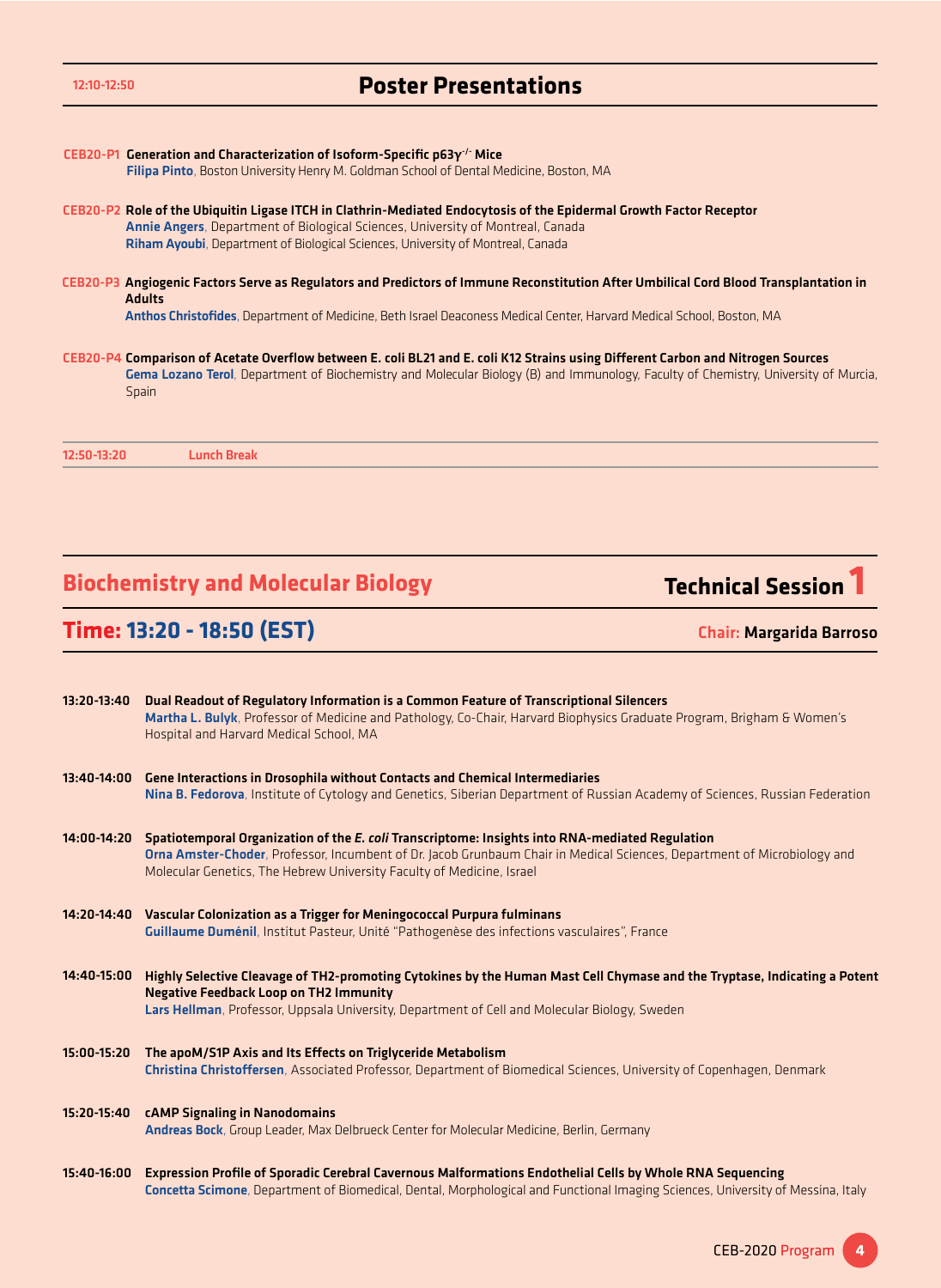#### 16:00-16:20 Unraveling the Molecular Bases of Human Congenital Disorders of Glycosylation using Fission Yeast as Experimental Model

Cecilia D'Alessio, Cell Glycobiology and Yeast Applied Genetics Laboratory Instituto de Biociencias, Biotecnología y Biología traslacional (iB3), Facultad de Ciencias Exactas y Naturales, Universidad de Buenos Aires, Argentina

| 16:20-16:30   | <b>Coffee Break</b>                                                                                                                                                                                                                    |
|---------------|----------------------------------------------------------------------------------------------------------------------------------------------------------------------------------------------------------------------------------------|
| $16:30-16:50$ | Smurf1-mediated Non-proteolytic Ubiquitination Protects the Liver from Steatosis<br>Ying E. Zhang, Senior Investigator, Laboratory of Cellular & Molecular Biology, National Cancer Institute, NIH, Bethesda, MD                       |
| 16:50-17:10   | The Role of Hepatic TAZ in Metabolic Regulation<br>Ji Miao, Assistant Professor of Pediatrics, Division of Endocrinology, Boston Children's Hospital, Harvard Medical School, Boston, MA                                               |
| 17:10-17:30   | In Vivo Functional Analysis of Non-Conserved Human Long Non-coding RNA Metabolic Regulators<br>Haiming Cao, Investigator, Cardiovascular Branch, National Heart, Lung and Blood Institute, National Institutes of Health, Bethesda, MD |
| 17:30-17:50   | <b>Excess Dietary Carbohydrate Affects Mitochondrial Integrity in Brown Adipose Tissue</b><br>Ning Wu, Van Andel Research Institute, Grand Rapids, MI                                                                                  |
| 17:50-18:10   | Easy and Efficient Delivery of Cells to the Bone Marrow in Mice<br>Takahiro Kuchimaru, Assistant Professor, Center for Molecular Medicine, Jichi Medical University, Japan                                                             |
| 18:10-18:30   | Activation of the EGF Receptor by Ligand Binding and Oncogenic Mutations: the Rotation Model<br>Ichiro Maruyama, Professor, Okinawa Institute of Science and Technology Graduate University, Japan                                     |
|               |                                                                                                                                                                                                                                        |

18:30-18:50 Tells of the Co-opertive Actions of TDP-43 and FMRP in Spine Transport/Translation of Specific mRNAs Pritha Majumder, Institute of Molecular Biology, Academia Sinica, Taiwan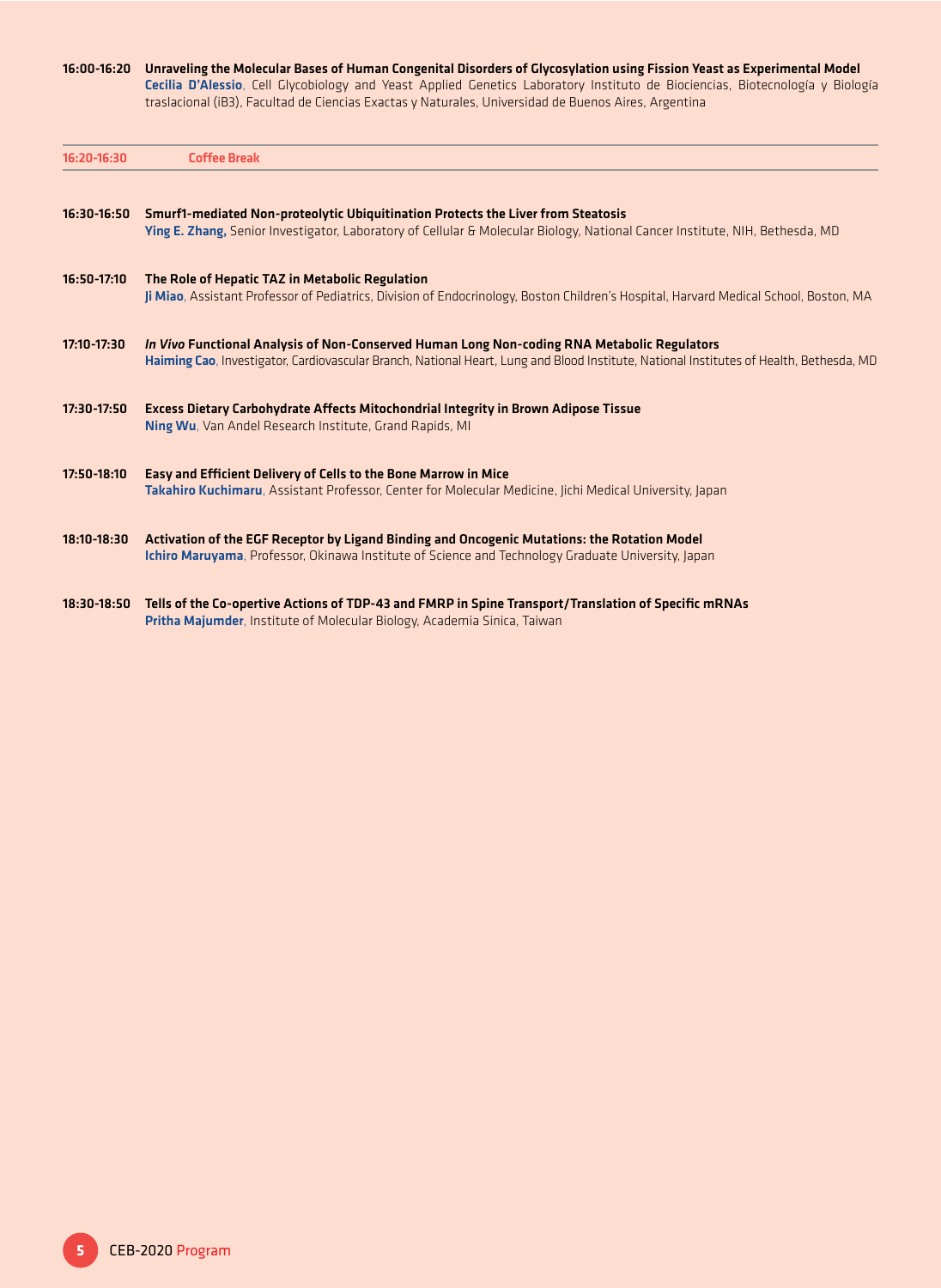# Day 2 | December 10, 2020

# **Biochemistry and Molecular Biology Technical Session 1**

## **Time: 08:00 - 18:30 (EST)**

Chair: Robin Ketteler, Bennett Van Houten and Tuyen Dang

|             | 08:00-08:20 Nuclear Interacting SET Domain Protein 1 in Erythroid Differentiation and Leukemogenesiss<br>Samantha Tauchmann, University Children's Hospital Basel, Department of Biomedicine, University of Basel, Switzerland                                                                                                                                                               |
|-------------|----------------------------------------------------------------------------------------------------------------------------------------------------------------------------------------------------------------------------------------------------------------------------------------------------------------------------------------------------------------------------------------------|
|             | 08:20-08:40 Specific RNA Binding of BICC1 and Its Regulation<br>Daniel B. Constam, Associate Professor, Ecole Polytechnique Fédérale de Lausanne (EPFL), School of Life Sciences, Switzerland                                                                                                                                                                                                |
|             | 08:40-09:00 The Impact of Magnesium(II) lons and Sugar Puckering on the Formation of Tertiary Contacts of Nucleic Acids - Fundamentals<br>in (self) splicing and Potentially Reverse Transcription<br>Richard Borner, Laserinsitut Hochschule Mittweida (LHM), University of Applied Sciences Mittweida, Germany                                                                             |
|             | 09:00-09:20 Cell-type-specific Genomics Reveals Histone Modification Dynamics in Mouse Meiosis<br>Gabriel Lam, Genetics and Biochemistry Branch, National Institute of Diabetes, Digestive and Kidney Diseases (NIDDK), National<br>Institutes of Health (NIH), Bethesda, MD                                                                                                                 |
|             | 09:20-09:40 Structural and Biochemical Studies on Trimethoprim Resistant DHFR from Pathogenic Bacteria<br>Dennis L. Wright, Professor of Medicinal Chemistry, Department of Pharmaceutical Sciences, University of Connecticut, Groton,<br>CT                                                                                                                                                |
|             | 09:40-10:00 Ribonucleotides Embedded in Genomic DNA are not Random and Show Specific Preferences of Incorporation<br>Francesca Storici, Professor, Associate Chair for Graduate Affairs, School of Biological Sciences, Georgia Institute of Technology,<br>Atlanta, GA                                                                                                                      |
| 10:00-10:10 | <b>Coffee Break</b>                                                                                                                                                                                                                                                                                                                                                                          |
| 10:10-10:30 | Comprehensive Mapping of the Human Cytokine Gene Regulatory Network<br>Juan Fuxman Bass, Assistant Professor, Boston University, Biology Department, Boston, MA                                                                                                                                                                                                                              |
| 10:30-10:50 | Uncovering the Role of Non-canonical MicroRNA Processing During Erythropoiesis<br>Daniel Cifuentes, Assistant Professor of Biochemistry, Boston University School of Medicine, Boston, MA                                                                                                                                                                                                    |
| 10:50-11:10 | Chemoptogenetic-Mediated Singlet Oxygen Damage to Mitochondria Causes Telomere Dysfunction<br>Bennett Van Houten, Richard M. Cyert Professor of Molecular Oncology, Department of Pharmacology and Chemical Biology, Co-Leader,<br>Genome Stability Program, UPMC Hillman Cancer Center, Associate Director for Basic Research, Aging Institute, University of Pittsburgh,<br>Pittsburgh, PA |
| 11:10-11:30 | <b>Enhancing Chemotherapy with Translesion Synthesis Inhibitors</b><br>Pei Zhou, Department of Biochemistry, Duke University School of Medicine, Durham, NC                                                                                                                                                                                                                                  |
| 11:30-11:50 | Developing Targeted Therapies for Malignant Brain Tumors: Non-coding RNA and Gene Editing<br>Anna M. Krichevsky, Associate Professor of Neurology, Brigham and Women's Hospital, Dana-Farber/Harvard Cancer Center, HMS<br>Initiative for RNA Medicine, Harvard Medical School, Boston, MA                                                                                                   |
| 11:50-12:10 | Aptamer-based Imaging of Polyisoprenoids Applied to the Malaria Parasite<br>Maria Belen Cassera, Associate Professor, Biochemistry & Molecular Biology Department, Center for Tropical and Emerging Global<br>Diseases (CTEGD), University of Georgia, Athens, GA                                                                                                                            |
| 12:10-12:30 | Deciphering the Metabolic Outliers in Genetic Diseases<br>Min Ni, Assistant Professor, Genetic and Metabolic Disease Program, Children's Research Institute, UT Southwestern Medical Center,<br>Dallas, TX                                                                                                                                                                                   |
| 12:30-12:50 | Regulation of Diacylglycerol Kinases by Membrane Shape<br>José Carlos Bozelli, Jr., Department of Biochemistry and Biomedical Sciences, McMaster University, Health Sciences Centre,<br>Ontario, Canada                                                                                                                                                                                      |
| 12:50-13:10 | Adnp and 14-3-3 Regulate Neuronal Morphogenesis in the Developing Cortex<br>Kazuhito Toyooka, Assistant Professor, Department of Neurobiology and Anatomy, Drexel University College of Medicine,<br>Philadelphia, PA                                                                                                                                                                        |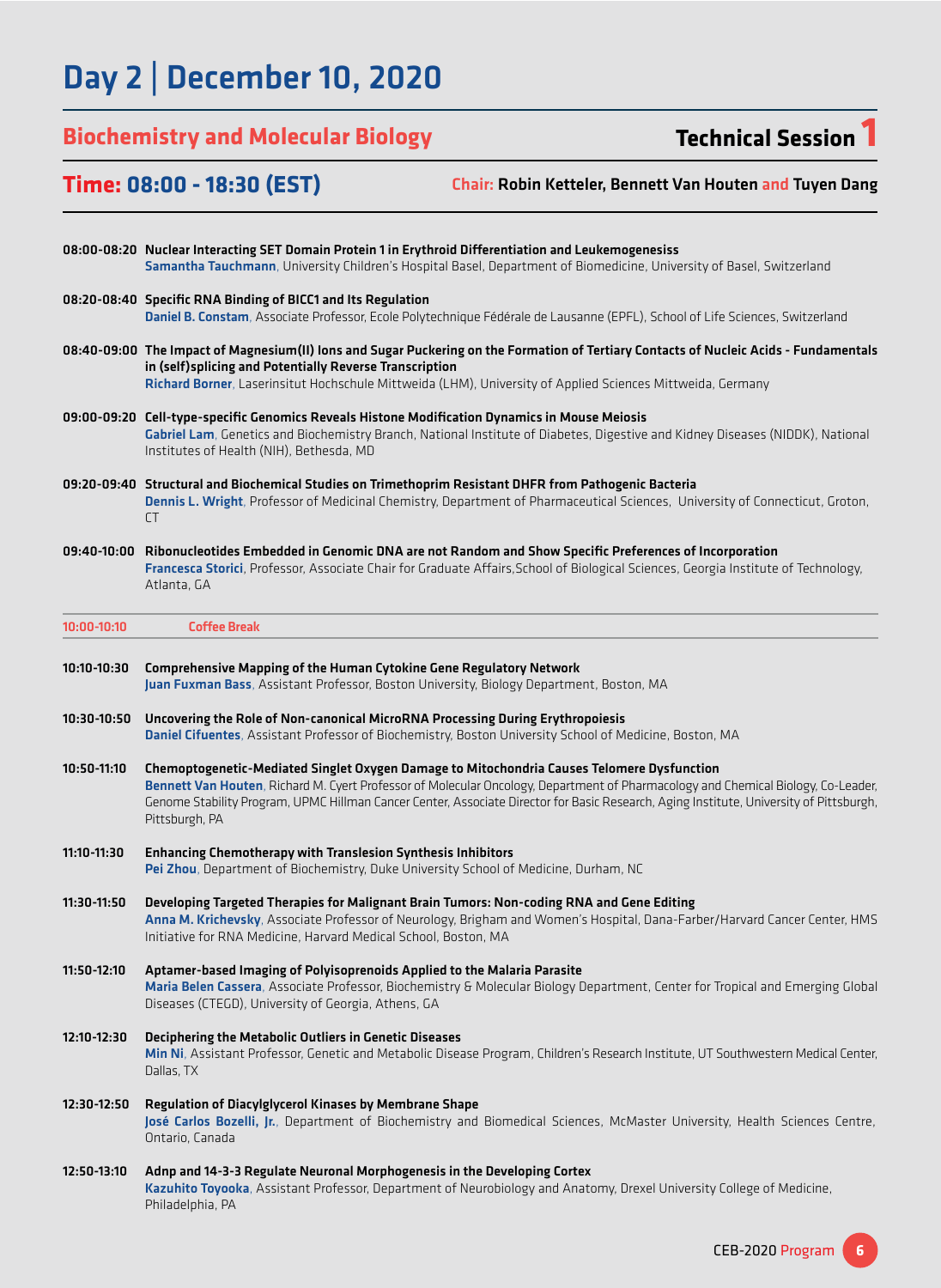| 13:10-13:30 | Protein Oligomerization Monitored Using Photoswitching Anisotropy Homo-FRET                                                    |
|-------------|--------------------------------------------------------------------------------------------------------------------------------|
|             | George H. Patterson, Section on Biophotonics, National Institute of Biomedical Imaging and Bioengineering, National Institutes |
|             | of Health. Bethesda. MD                                                                                                        |

| 13:30-14:00 | <b>Lunch Break</b>                                                                                                                                                                                                                                                                                        |
|-------------|-----------------------------------------------------------------------------------------------------------------------------------------------------------------------------------------------------------------------------------------------------------------------------------------------------------|
| 14:00-14:20 | Polyunsaturated Fatty Acid Desaturation is a Mechanism for Glycolytic NAD+ Recycling<br>Eugene P. Rhee, Nephrology Division and Endocrine Unit, Massachusetts General Hospital, Boston, MA                                                                                                                |
| 14:20-14:40 | Non-proteolytic Ubiquitination in the Regulation of Mitochondria-Nuclear Communication<br>Valentina Perissi, Associate Professor of Biochemistry, Boston University School of Medicine, Co-Director Adipose Biology and Nutrition<br>Metabolism Core, Boston Nutrition Obesity Center, Boston, MA         |
| 14:40-15:00 | Regulation of Pain and Opioid Sensitivity by the Skin - the Role of Hair Color and UV Light<br>Lajos V. Kemény, Department of Dermatology, Cutaneous Biology Research Center, Massachusetts General Hospital, Harvard<br>Medical School, Boston, MA                                                       |
| 15:00-15:20 | RNA-binding Protein HuR Restrains Inflammatory Cytokine Production in Innate Cells<br>Shiguang Yu, Assistant Professor, Department of Neurology, Thomas Jefferson University, Philadelphia, PA                                                                                                            |
| 15:20-15:40 | Use of a Tethered Ligand Signaling Mechanism by Polycystin-1<br>Robin L. Maser, Associate Professor, Department of Clinical Laboratory Sciences, Department of Biochemistry and Molecular<br>Biology, and The Jared Grantham Kidney Institute at the University of Kansas Medical Center, Kansas City, KS |
| 15:40-16:00 | Developing Dual-Targeted Nanoparticles to Circumvent the Resistance to Src Inhibition in Head and Neck Cancer<br>Yong Teng, Department of Oral Biology & Dx Sciences, DCG, Georgia Cancer Center, Augusta University, GA                                                                                  |
| 16:00-16:20 | RNA Stabilization via Thio-phosphate and Gene Regulation<br>Elizabeth Frayne, University of Phoenix, Phoenix, AZ; Frayne Consultants, La Mirada, CA                                                                                                                                                       |
| 16:20-16:40 | Elucidating XRN2-mediated DNA Repair in Glioblastoma Multiforme<br>Tuyen Dang, Department of Neurosurgery and Stephenson Cancer Center at OU Health Science Center, Oklahoma City, OK                                                                                                                     |
| 16:40-16:50 | <b>Coffee Break</b>                                                                                                                                                                                                                                                                                       |
| 16:50-17:10 | RNA Mango Fluorescence Technology for RNA Detection<br>Peter Unrau, Professor, Department of Molecular Biology and Biochemistry, Simon Fraser University, Canada                                                                                                                                          |
| 17:10-17:30 | Adaptor Protein Regulates Adipocyte Differentiation by Modulating a PDGFRa-Nrf2-PDGF-A Autocrine Loop<br>Nida Haider, Division of Experimental Medicine, McGill University Health Centre Research Institute, McGill University, Montreal, Quebec, Canada                                                  |
| 17:30-17:50 | <b>Control of Membrane Trafficking Decisions by Ubiquitin</b><br>Robert C. Piper, Roy J. Carver Professor, Department of Molecular Physiology and Biophysics, Associate Dean for Research, Carver<br>College of Medicine, University of Iowa, Iowa CIty, IA                                               |
| 17:50-18:10 | <b>Novel Mechanism of Manganese Homeostasis Regulation</b><br>Ningning Zhao, Principal Investigator, Department of Nutritional Sciences, The University of Arizona, Tucson, AZ                                                                                                                            |
| 18:10-18:30 | A Translational Model for Venous Thromboembolism: MicroRNA Expression in Hibernating Black Bears<br>Suraj Panjwani, Research Fellow, University of Massachusetts Medical School, Worcester, MA                                                                                                            |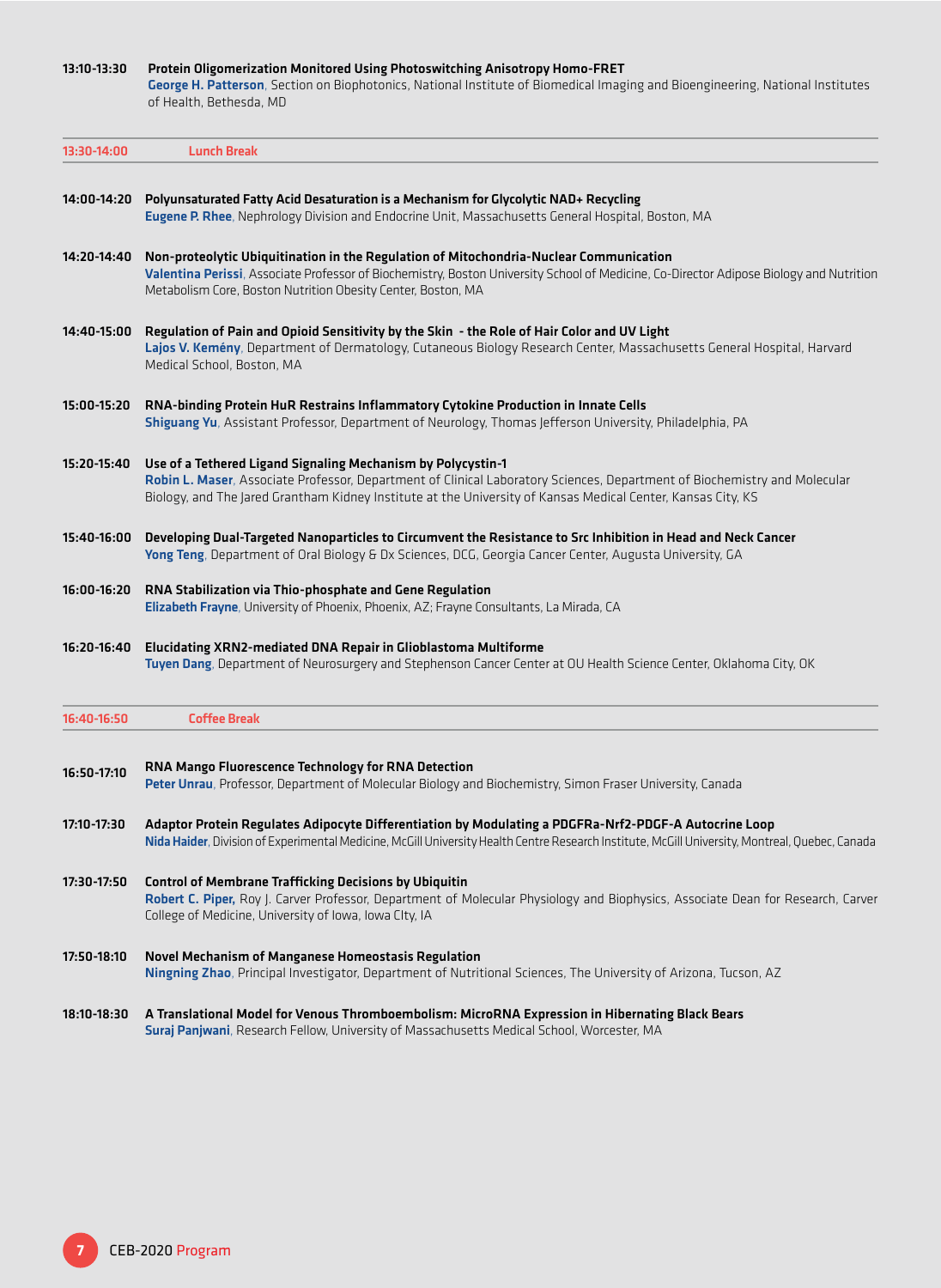# Day 2 | December 10, 2020

**Break-out Session**

## **Cell and Developmental Biology Technical Session 2**

**Time: 07:00 - 17:00 (EST)** Chair: Arieh Moussaieff, Christopher J. Westlake and Zachary F. Burton

|               | 07:00-07:20 Diagnostic Exploitation of the Circulating Rare Cell Population. Systemic Cytology for Systemic Pathologies<br>Stefan Schreier, School of Bioinnovation and Bio-based Product Intelligence, Faculty of Science, Mahidol University, Thailand                                                                                              |
|---------------|-------------------------------------------------------------------------------------------------------------------------------------------------------------------------------------------------------------------------------------------------------------------------------------------------------------------------------------------------------|
| 07:20-07:40   | Lipid Desaturation Regulates Self-renewal and Differentiation of Pluripotent and Trophoblast Stem Cells<br>Arieh Moussaieff, Assistant Professor, Head, Laboratory of Cell Metabolism, Institute for Drug Research, Faculty of Medicine,<br>Hebrew University of Jerusalem, Israel                                                                    |
|               | 07:40-08:00 Functional Genomics of Cystic Fibrosis: Illuminating Pathways and Therapies<br>Margarida D. Amaral, Professor, Director of BiolSI - Biosystems & Integrative Sciences Institute Faculty of Sciences, University of<br>Lisboa, Portugal                                                                                                    |
|               | 08:00-08:20 A Conserved Notochord Enhancer Controls Pancreas Development in Vertebrates<br>Jose Carlos Bessa, IBMC (Instituto de Biologia Molecular e Celular) / i3S, Universidade do Porto, Portugal                                                                                                                                                 |
|               | 08:20-08:40 How Repeats can Influence the Life of a Cell: the Case of FA-SAT!<br>Raquel Maria Garcia Dos Santos Chaves, Professor of University of Trás-os-Montes and Alto Douro (UTAD), Head of the Group<br>Cytogenomics and Animal Genomics @CytAGLab, Principal Investigator of Biosystems & Integrative Sciences Institute (BioISI),<br>Portugal |
|               | 08:40-09:00 Identification of Novel Post-translational Mechanisms in Autophagy<br>Robin Ketteler, MRC Laboratory for Molecular Cell Biology, University College London, UK                                                                                                                                                                            |
|               | 09:00-09:20 Endocytosis of GM-CSF Receptor $\beta$ is Essential for Signal Transduction Regulating Mesothelial-Macrophage Transition<br>Viktória Zsiros, Department of Anatomy, Histology and Embryology, Semmelweis University, Hungary                                                                                                              |
|               | 09:20-09:40 Kinesin-1 Regulates Antigen Cross-presentation through the Scission of Tubulations from Early Endosomes in Dendritic Cells<br>Gaël Ménasché, Laboratory of Molecular Basis of Altered Immune Homeostasis, INSERM U1163, Imagine Institute, France                                                                                         |
|               | 09:40-10:00 Matrix Metalloproteinases in Age-Related Macular Degeneration<br>Luis García Onrubia, Clinical University Hospital of Valladolid; Institute of Applied Ophthalmobiology, University of Valladolid, Spain                                                                                                                                  |
| $10:00-10:10$ | <b>Coffee Break</b>                                                                                                                                                                                                                                                                                                                                   |
| 10:10-10:30   | Rescuing Chromatin Bridges from Breaking in Cytokinesis<br>George Zachos, Associate Professor of Cell Biology, Group Leader, Department of Biology, University of Crete, Greece                                                                                                                                                                       |
| 10:30-10:50   | Cellular Delivery of $\alpha$ -Lipoic Acid by the Na <sup>+</sup> /Multivitamin Transporter<br>Matthias Quick, Associate Professor of Neurobiology, Department of Psychiatry and Center for Molecular Recognition, CUIMC<br>New York, NY                                                                                                              |
| 10:50-11:10   | Ciliogenesis Membrane Organization Requirements Revealed by Super Resolution Fluorescence Microscopy and 3-D Volume<br><b>Electron Microscopy</b><br>Christopher J. Westlake, Laboratory of Cell and Developmental Signaling, NCI, NIH, Frederick, MD                                                                                                 |
| 11:10-11:30   | Physical Basis of Receptor Tyrosine Kinase Signaling<br>Kalina Hristova, Professor of Materials Science and Engineering and Biomedical Engineering, Institute for NanoBioTechnology, Johns<br>Hopkins University, Baltimore, MD                                                                                                                       |
| 11:30-11:50   | <b>How Vesicles Find their Target</b><br>Peter Novick, Professor of Cellular and Molecular Medicine, George Palade Endowed Chair, University of California San Diego, La Jolla, CA                                                                                                                                                                    |
| 11:50-12:10   | Expected Ratio of Types of Founders' mtDNA to Surrounding Populations' mtDNA<br>Joseph Livni, Independent Researcher, Woburn, MA                                                                                                                                                                                                                      |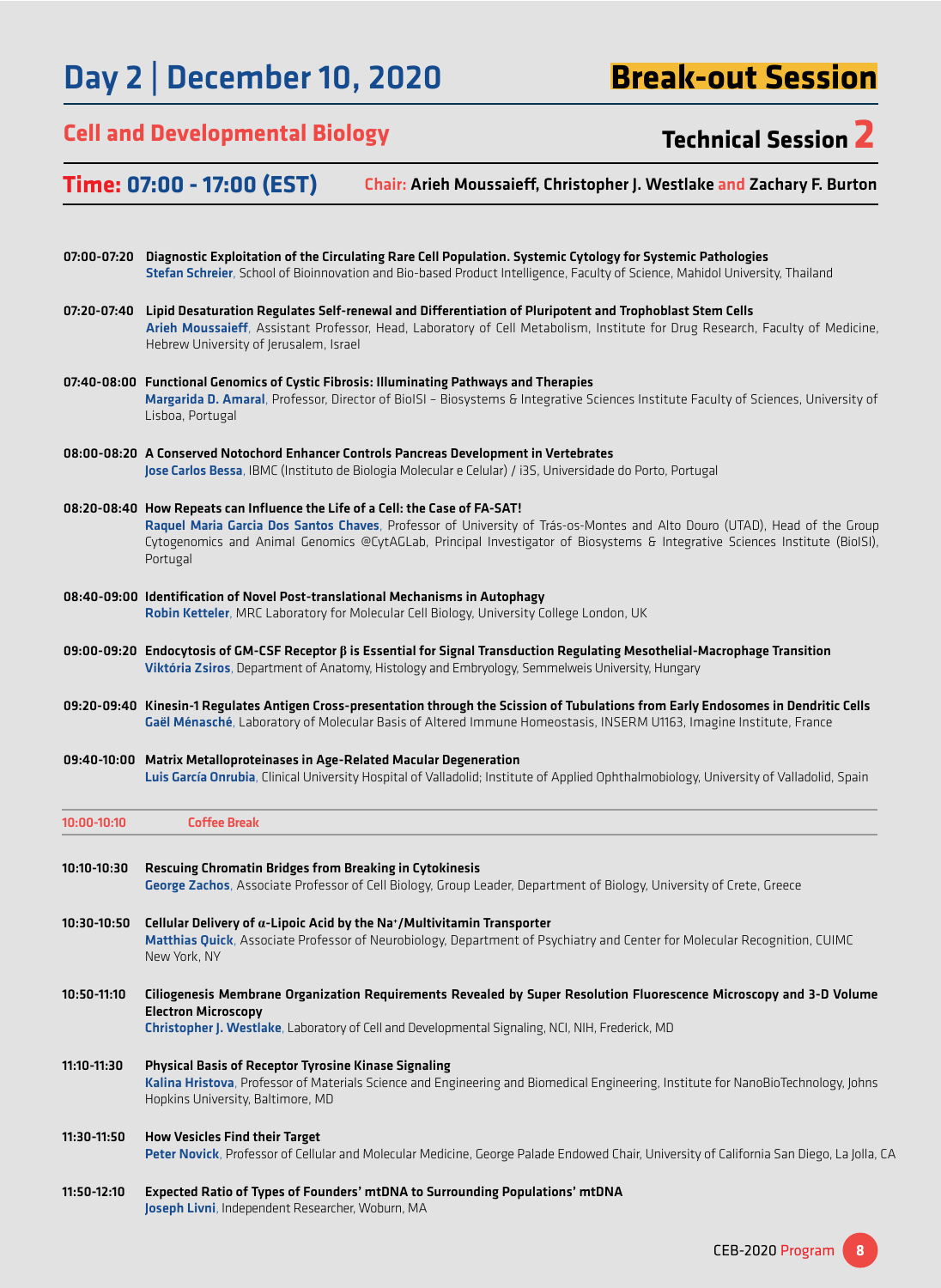| 12:10-12:30 | Tumor Exosomes: From Mediators of Systemic Disease to Biomarkers of Metastatic Spread<br>Irina Matei, Weill Cornell Medicine, Children's Cancer and Blood Foundation, Departments of Pediatrics, Cell & Developmental Biology,<br>Drukier Institute for Children's Health and Meyer Cancer Center, New York, NY |
|-------------|-----------------------------------------------------------------------------------------------------------------------------------------------------------------------------------------------------------------------------------------------------------------------------------------------------------------|
| 12:30-12:50 | Accelerated Differentiation for Human Pluripotent Stem Cells<br>Victor Li, Co-founder and CEO at StemCellerant, LLC, Boston, MA                                                                                                                                                                                 |
| 12:50-13:10 | Unlocking the Potential of Stem Cells to Model Airway Diseases<br>Hongmei Mou, Assistant Professor, The Mucosal Immunology & Biology Research Center, Massachusetts General Hospital/Harvard Medical<br>School, Boston, MA                                                                                      |
| 13:10-13:30 | Cell Membrane Transmits High-Level Integrin Tensions for Rear De-Adhesion During Rapid Cell Migration<br>Xuefeng Wang, Associate Professor, Department of Physics & Astronomy, Iowa State University, Ames, IA                                                                                                  |
| 13:30-14:00 | <b>Lunch Break</b>                                                                                                                                                                                                                                                                                              |
|             | 14:00-14:20 Autophagy in the Physiology of Neuronal Synapses<br>Zheng Li, Section on Synapse Development Plasticity, National Institute of Mental Health, National Institute of Health, Bethesda, MD                                                                                                            |
| 14:20-14:40 | RNA Binding Protein SRSF3 is Required for Cardiac Integrity Preservation<br>Mannix Auger-Messier, Centre de Recherche du CHUS, Department of Medicine, Université de Sherbrooke, Québec, Canada                                                                                                                 |
| 14:40-15:00 | Evolution of Life on Earth: tRNA, Aminoacyl-tRNA Synthetase and Genetic Code Evolution<br>Zachary F. Burton, Professor Emeritus, Michigan State University, E. Lansing, MI                                                                                                                                      |
| 15:00-15:20 | Early Growth Response 1 (Egr1) Coordinates Metabolic and Circadian Regulation of Adipose Functions<br>Konstantin Kandror, Professor of Biochemistry and Medicine, Boston University School of Medicine, Boston, MA                                                                                              |
|             | 15:20-15:40 In Vivo Tracking of Genetically Engineered Immune Cells in Humans and Discovery of Long-term Lymphoid Progenitors<br>Luca Biasco, Director, AVROBIO, Cambridge, MA                                                                                                                                  |
| 15:40-16:00 | Signaling for Cell Migration: RAS's RSKy Adventure in the Cytoskeleton<br>Michelle Mendoza, Oncological Sciences, Huntsman Cancer Institute, University of Utah, Salt Lake City, UT                                                                                                                             |
| 16:00-16:20 | Exploring the Role of Type 2 Node Proteins in NDR-family Kinase Localization during Fission Yeast Cytokinesis<br>John W. Goss, Department of Biological Sciences, Wellesley College, 106 Central Street, Wellesley, MA                                                                                          |
| 16:20-16:40 | Parathormone Activates TRPV4 Channels in MG-63 Cells Through a cAMP-dependent Mechanism<br>Arleth Pozo, Research Assistant, Immunology Research laboratory, Universite du Quebec a Montreal (UQAM), Canada                                                                                                      |
| 16:40-17:00 | The Molecular Mechanisms of FUNDC1 Mediated Mitophagy<br>Guo Chen, State Key Laboratory of Medicinal Chemical Biology, Tianjin Key Laboratory of Protein Science, College of Life Sciences,<br>Nankai University, China                                                                                         |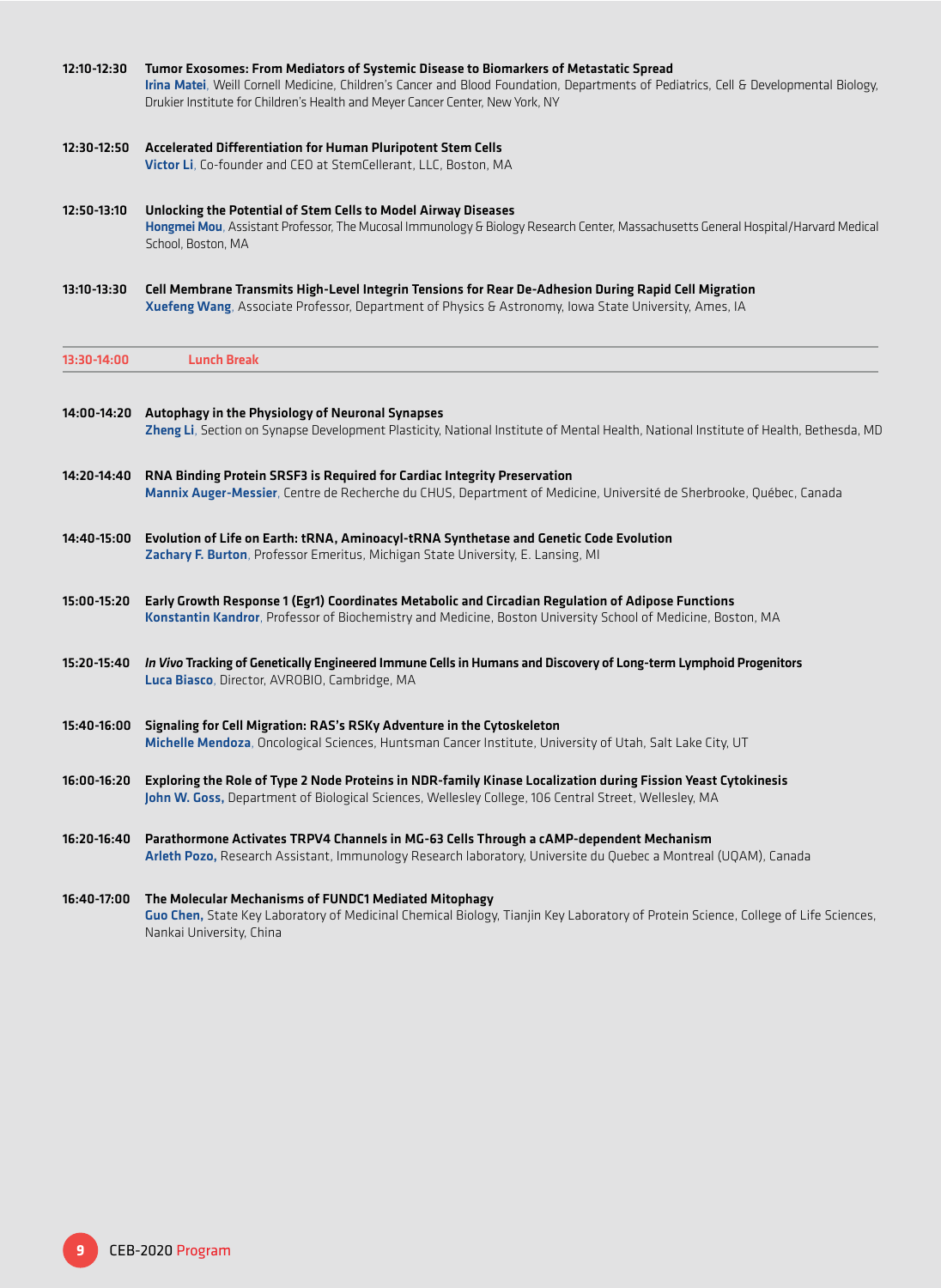# Day 3 | December 11, 2020

## **Cell and Developmental Biology Technical Session 2**

### **Time: 08:00 - 10:30 (EST)**

Chair: Chuanjin Wu

|             | 08:00-08:20 Principles of Neural Stem Cell Lineage Progression<br>Simon Hippenmeyer, Professor, Institute of Science and Technology Austria, Austria                                                                                                                                                                                 |
|-------------|--------------------------------------------------------------------------------------------------------------------------------------------------------------------------------------------------------------------------------------------------------------------------------------------------------------------------------------|
|             | 08:20-08:40 Uncovering Pathways Controlling Differentiation and Plasticity of Multiciliated Ependyma<br>Khadar Abdi, Duke University School of Medicine, Duke Molecular Physiology Institute, Durham, NC                                                                                                                             |
|             | 08:40-09:00 Regulation of Synapse Development and Plasticity by microRNAs in Drosophila<br>David Van Vactor, Professor of Cell Biology, Faculty Director, Curriculum Fellows Program Director, Biological and Biomedical<br>Sciences (BBS) Graduate Program, Harvard Medical School, Blavatnik Institute of Cell Biology, Boston, MA |
|             | 09:00-09:20 A FAK/HDAC5 Signaling Network Controls Osteocyte Mechanotransduction<br>Marc Wein, Assistant Professor of Medicine, Harvard Medical School, Associate Member, Broad Institute of MIT and Harvard,<br>Massachusetts General Hospital, Boston, MA                                                                          |
|             | 09:20-09:40 AP-2b/KCTD1 are Critical Regulators of Distal Nephron Differentiation and Function<br>Alexander G. Marneros, Associate Professor, Harvard Medical School, Cutaneous Biology Research Center, Massachusetts General<br>Hospital, Boston, MA                                                                               |
|             | 09:40-10:00 Tubulogenic Growth by Ribosomal Regulation in the Embryo<br>Rajprasad Loganathan, Department of Cell Biology, Johns Hopkins School of Medicine, Baltimore, MD                                                                                                                                                            |
| 10:00-10:20 | Dysregulation of Cell Type-Specific Membrane Protein Complexes in the Pathogenesis of Ichthyosis and Epidermodysplasia<br><b>Verruciformis</b><br>Chuanjin Wu, Staff Scientist, Laboratory of Immune Cell Biology, National Cancer Institute, NIH, Bethesda, MD                                                                      |
| 10:20-10:30 | <b>Coffee Break</b>                                                                                                                                                                                                                                                                                                                  |

## **Cell Signaling & Cancer Biology Technical Session 3**

**Time: 10:30 - 18:30 (EST)** Chair: Rony Seger and Arthur M. Edelman

| 10:30-10:50 | The Role of Gastrin and the ECL Cell in Gastric Carcinogenesis. Implications for Prophylaxis and Treatment<br>Helge Waldum, Department of Clinical and Molecular Medicine, Faculty of Medicine and Health Sciences, Norwegian University of<br>Science and Technology, Norway |
|-------------|-------------------------------------------------------------------------------------------------------------------------------------------------------------------------------------------------------------------------------------------------------------------------------|
| 10:50-11:10 | <b>Epithelial to Mesenchymal Transition (EMT) in Head and Neck Cancer</b><br>Julia Ingruber, Department of Otorhinolaryngology and Head and Neck Surgery, Medical University of Innsbruck, Austria                                                                            |
| 11:10-11:30 | The Nuclear Translocation of MAPKs as a Therapeutic Target for Cancer and Inflammation<br>Rony Seger, Department of Biological Regulation. Weizmann Institute of Science, Rehovot, Israel                                                                                     |
| 11:30-11:50 | Deficiency of GABARAP but Not Its Paralogs Causes Enhanced EGF-Induced EGFR Degradation<br>Jochen Dobner, Institut fur Physikalische Biologie, Heinrich-Heine-Universitat Dusseldorf, Germany                                                                                 |
| 11:50-12:10 | <b>Overcoming Tumor Antigen Heterogeneity in the Context of Adoptive T Cell Tranfer for Solid Tumors</b><br>Astero Klampatsa, Team Leader, Thoracic Oncology Immunotherapy Group, Division of Cancer Therapeutics, The Institute of Cancer<br>Research, UK                    |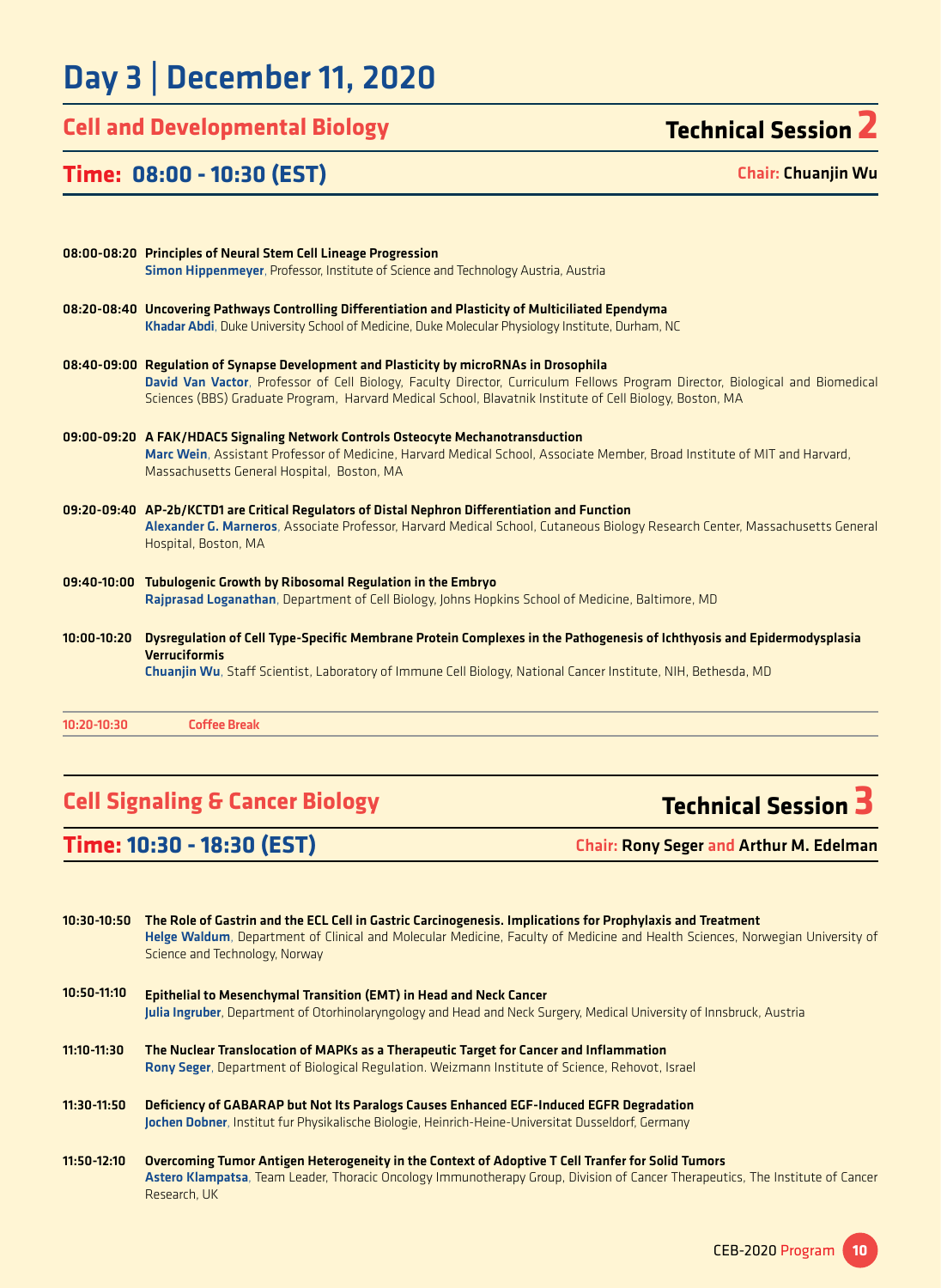| 12:10-12:30 | Pro-survival Bcl-2 Proteins Suppress Beclin 1/Atg6-mediated Lethal Autophagy in Polyploid Cells<br>Jing Zhang, J. Michael Bishop Institute of Cancer Research, China                                                                                                                                                                                                                      |
|-------------|-------------------------------------------------------------------------------------------------------------------------------------------------------------------------------------------------------------------------------------------------------------------------------------------------------------------------------------------------------------------------------------------|
| 12:30-12:50 | <b>Targeting Oncogenic Signaling Networks Through Drug Polypharmacology</b><br>Uwe Rix, Associate Member, Department of Drug Discovery, Moffitt Cancer Center, Tampa, FL                                                                                                                                                                                                                  |
| 12:50-13:10 | Design, Bioproduction, and Tumor Delivery of Extracellular Vesicles Carrying Heterodimeric Interleukin-15<br>Dionysios C. Watson, Medical Oncology fellow, University Hospitals, Case Western Reserve University, Cleveland, OH                                                                                                                                                           |
| 13:10-13:30 | <b>EphrinB2-Ror2 Interaction Regulates Neural Tube Closure</b><br>Jaeho Yoon, Center for Cancer Research, National Cancer Institute, NIH, Frederick, MD                                                                                                                                                                                                                                   |
| 13:30-14:00 | <b>Coffee Break</b>                                                                                                                                                                                                                                                                                                                                                                       |
|             | 14:00-14:20 The Role of 3D Cancer Cell Growth in Organelle Morphology and Function<br>Margarida Barroso, Professor, Department of Molecular and Cellular Physiology, Albany Medical College, Albany, NY                                                                                                                                                                                   |
|             | 14:20-14:40 An IKKalpha-nucleophosmin Axis Utilizes Inflammatory Signaling to Promote Genome Integrity<br>Yinling Hu, Senior Investigator, Cancer and Inflammation Program, Head, Inflammation and Tumorigenesis Section, National<br>Cancer Institute, Frederick, MD                                                                                                                     |
| 14:40-15:00 | S6K1 and S6K2 Networking with the AXL Tyrosine Kinase in PTEN-deficient Glioblastoma<br>Pranjal Sarma, Department of Cancer Biology, VONTZ Center for Molecular Studies, University of Cincinnati, Cincinnati, OH                                                                                                                                                                         |
| 15:00-15:20 | An HPV-Independent Mechanism of Cervical Carcinogenesis<br>Cheng Wang, Associate Professor of Obstetrics, Gynecology, and Reproductive Biology, Massachusetts General Hospital/Harvard<br>Medical School,, Boston, MA                                                                                                                                                                     |
| 15:20-15:40 | Regulation of Macrophages by AEG-1: Implications in Cancer<br>Devanand Sarkar, Professor, Department of Human and Molecular Genetics, Associate Director of Education and Training, Massey<br>Cancer Center, Virginia Commonwealth University, Richmond, VA                                                                                                                               |
| 15:40-16:00 | The Characterization of Mammalian Stringent Response in Cancer Cells<br>Jen-Tsan Ashley Chi, Department of Molecular Genetics and Microbiology, Duke Center for Genomic and Computational Biology,<br>Duke Medical School, Durham, NC                                                                                                                                                     |
| 16:00-16:20 | <b>Targeting Mitochondrial Metabolism in Lymphoid Cancer</b><br>Stefan M. Schieke, Assistant Professor, Department of Dermatology, University of Wisconsin-Madison, Madison, WI                                                                                                                                                                                                           |
| 16:20-16:40 | Role of pSer784-VCP in DNA Damage Response and Cancer Chemotherapy Efficacy<br>Jieya Shao, Department of Medicine, Washington University School of Medicine, St. Louis, MO                                                                                                                                                                                                                |
| 16:40-16:50 | <b>Coffee Break</b>                                                                                                                                                                                                                                                                                                                                                                       |
| 16:50-17:10 | <b>HCF-1 Regulates De Novo Lipogenesis through a Nutrient-Sensitive Complex with ChREBP</b><br>Dong Wook Choi, Department of Cancer Biology, Dana-Farber Cancer Institute, Harvard Medical School, Boston, MA                                                                                                                                                                             |
| 17:10-17:30 | CaMKK2 - A Master Kinase with Roles in AMPK and AKT Signaling in Cancer<br>Arthur M. Edelman, Associate Professor, Department of Pharmacology & Toxicology, Jacobs School of Medicine and Biomedical Sciences,<br>Buffalo, NY                                                                                                                                                             |
| 17:30-17:50 | The Ins and Outs of Cancer Therapy: Modifying Endocytosis Reversibly in Clinical Applications<br>Fiona Simpson, Associate Professor, The University of Queensland Diamantina Institute, The University of Queensland, Brisbane<br>Australia                                                                                                                                               |
| 17:50-18:10 | Inhibition of RNA Polymerase I Transcription Activates the DNA Damage Response and Demonstrates Therapeutic Efficacy in Ovarian Cancer<br>Elaine Sanij, Victorian Cancer Agency Mid-Career Research Fellow, Senior Research Fellow, Cancer Signalling Laboratory, Cancer<br>Research Division, Peter MacCallum Cancer Centre, Victorian Comprehensive Cancer Centre, Melbourne, Australia |
| 18:10-18:30 | Unraveling the Mechanisms Controlling PI3K/AKT-driven Senescence in Cancer<br>Keefe Chan, Sir Peter MacCallum Department of Oncology and Department of Biochemistry and Molecular Biology, University of<br>Melbourne, Cancer Research Division, Peter MacCallum Cancer Centre, Australia                                                                                                 |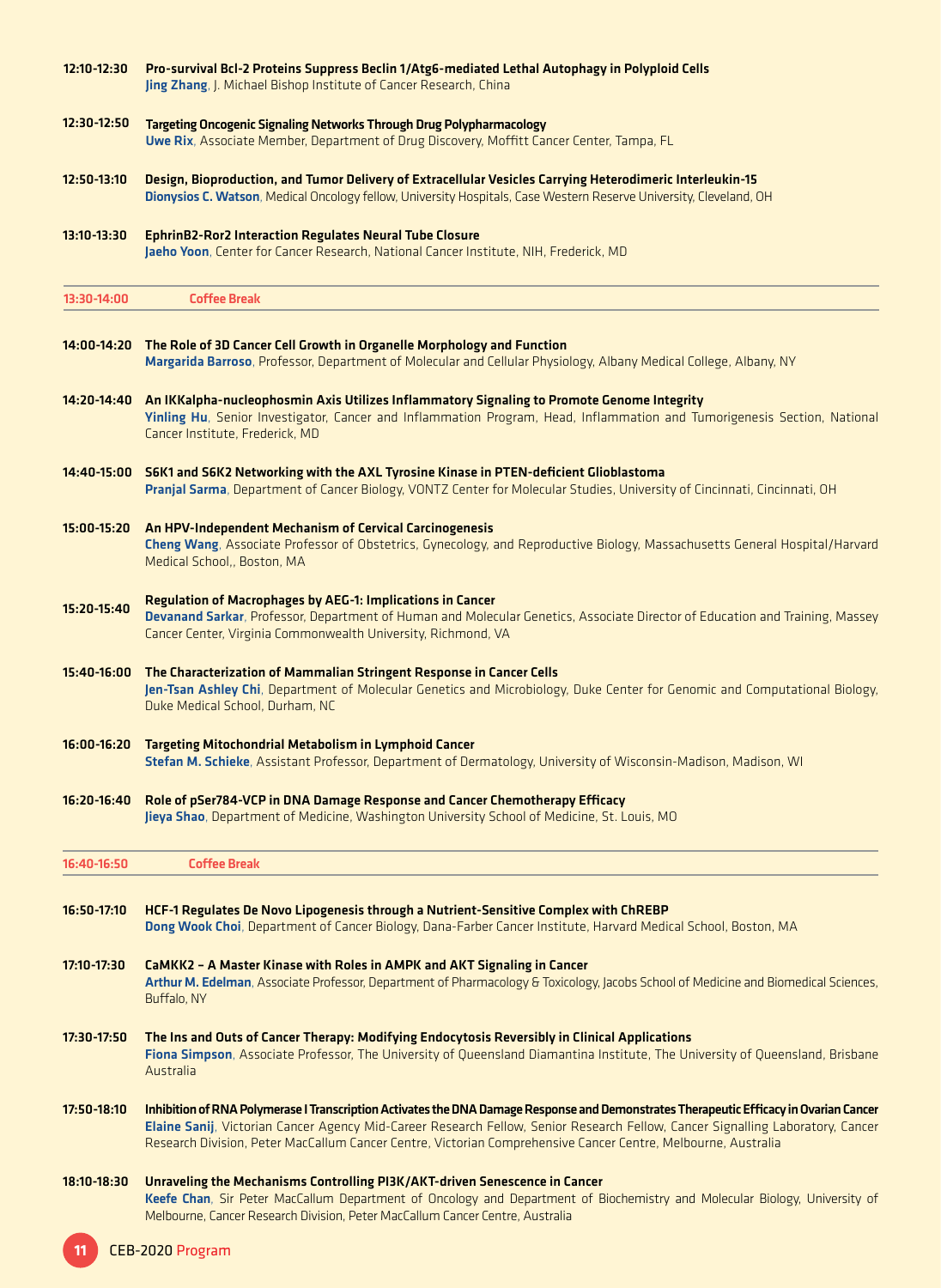Day 3 | December 11, 2020

# **Break-out Session**

# **Experimental Biology and Disease Physiology Technical Session 4**

## **Time: 07:00 - 15:10 (EST)** Chair: Fabiana Quagliarini and Eberhard O. Voit

|             | 07:00-07:20 Transcriptomic Investigation of Molecular Mechanisms Mediating Adverse Effects of Prenatal Exposure to Oxidative Stress in a<br><b>Neuronal Cell Model: Significance for Psychiatric Diseases</b>                             |
|-------------|-------------------------------------------------------------------------------------------------------------------------------------------------------------------------------------------------------------------------------------------|
|             | Behnaz Khavari, School of Biomedical Sciences and Pharmacy, Faculty of Health and Medicine, University of Newcastle, Australia                                                                                                            |
| 07:20-07:40 | A Modular PROTAC Design for Drug Therapy Using Single Amino Acid-based Degradation Signal                                                                                                                                                 |
|             | Hai Rao, Professor, Department of Molecular Medicine/IBT, The University of Texas Health, San Antonio, TX                                                                                                                                 |
|             | 07:40-08:00 Cistromic Reprogramming of the Diurnal Glucocorticoid Hormone Response by High-Fat Diet                                                                                                                                       |
|             | Fabiana Quagliarini, Institute for Diabetes and Cancer (IDC), Helmholtz Center Munich (HMGU) and German Center for Diabetes<br>Research (DZD), Germany                                                                                    |
|             | 08:00-08:20 Challenging Peripheral Arterial Disease: Growth Hormone (GH) Favors Neovascularization by Decreasing NOX4 Activity and<br><b>Increasing VEGFR2/KDR</b>                                                                        |
|             | Diego Caicedo Valdés, Angiology and Vascular Surgery Department, University Hospital of Santiago de Compostela, Spain                                                                                                                     |
|             | 08:20-08:40 Novel Signaling Hub of Insulin Receptor Dystrophin Glycoprotein Complex and Plakoglobin Regulates Muscle Size<br>Shenhav Cohen, Faculty of Biology, Technion Institute of Technology, Haifa, Israel                           |
|             | 08:40-09:00 Targeting the Water Channel Protein, Aquaporin-4, to Prevent Edema after Spinal Cord Injury<br>Zubair Ahmed, Neuroscience and Ophthalmology, Institute of Inflammation and Ageing, University of Birmingham, UK               |
|             | 09:00-09:20 Weaving Biological Snapshots into Stories Through Computational Modeling                                                                                                                                                      |
|             | Eberhard O. Voit, Professor and David D. Flanagan Chair in Biological Systems, Georgia Research Alliance Eminent Scholar, The<br>Wallace H. Coulter Department of Biomedical Engineering at Georgia Tech and Emory University Atlanta, GA |
|             | 09:20-09:40 How Amoebae Locate and Eat Bacteria                                                                                                                                                                                           |
|             | Miao Pan, Laboratory of Immunogenetics, National Institute of Allergy and Infectious Disease, NIH, Rockville, MD                                                                                                                          |
|             | 09:40-10:00 Hypoxia Produces Pro-arrhythmic Late Sodium Current in Cardiac Myocytes by SUMOylation of Nav1.5 Channels<br>Leigh D. Plant, Assistant Professor, Department of Pharmaceutical Sciences, Northeastern University, Boston, MA  |
| 10:00-10:10 | <b>Coffee Break</b>                                                                                                                                                                                                                       |
|             |                                                                                                                                                                                                                                           |
| 10:10-10:30 | <b>Inflammatory Mechanisms Underlying Brain Dysfunction in Rett Syndrome</b><br>Juan Mauricio Garre, Department of Neurology, Columbia University, New York, NY                                                                           |
|             | 10:30-10:50 A Novel Rapid Ablation of Cells Expressing Human CD59 in Animals by Intermedilysin                                                                                                                                            |
|             | Xuebin Qin, Professor, Division of Comparable Pathology, Tulane National Primate Research Center, and Department of Immunology<br>and Microbiology, Tulane University School of Medicine, New Orleans, LA                                 |
| 10:50-11:10 | Use of DREADD Technology to Identify Novel Targets for Anti-Diabetic Drugs<br>Jürgen Wess, Chief, Molecular Signaling Section, Lab. of Bioorganic Chemistry, National Institute of Diabetes and Digestive and                             |
|             | Kidney Diseases, National Institutes of Health, Bethesda, MD                                                                                                                                                                              |
| 11:10-11:30 | Modeling Lineage Heterogeneity and Lineage Plasticity in Bladder Cancer                                                                                                                                                                   |
|             | David Mulholland, Icahn School of Medicine at Mount Sinai, Department of Oncological Sciences, New York, NY                                                                                                                               |
| 11:30-11:50 | Axonal Transport as an In Vivo Biomarker for Retinal Neuropathy<br>Lucia Le Roux, MD Anderson Cancer Center, Department of Cancer Systems Imaging, Houston, TX                                                                            |
|             |                                                                                                                                                                                                                                           |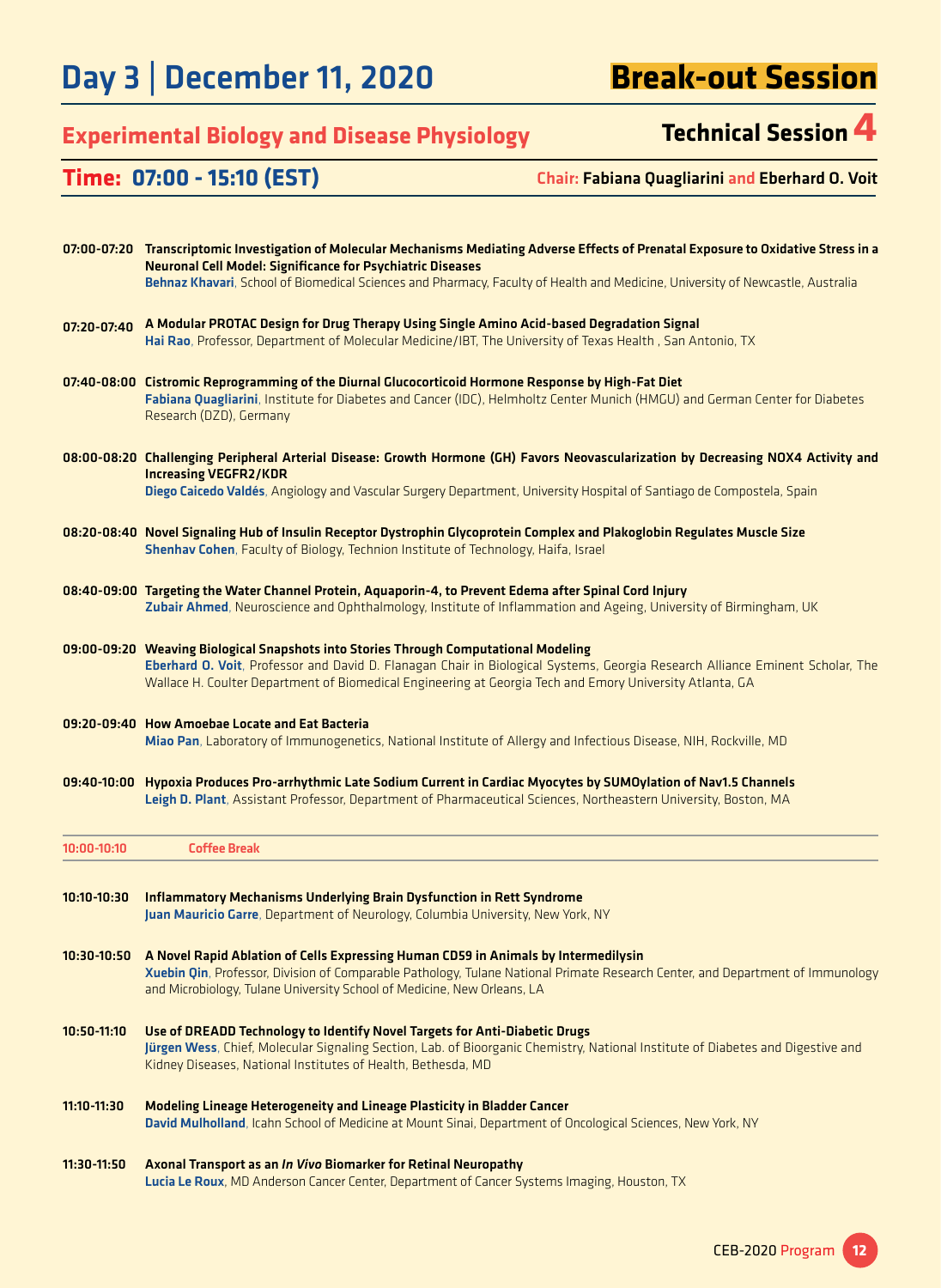| 11:50-12:10   | A Gene Expression Network Analysis Identifies Complement 1 g Like 3 Secreted Protein that Inhibits Insulin Secretion from<br><b>Pancreatic Beta Cells</b><br>Sushant Bhatnagar, Assistant Professor of Medicine, Division of Endocrinology, Diabetes, and Metabolism, University of Alabama at<br>Birmingham, AL |
|---------------|------------------------------------------------------------------------------------------------------------------------------------------------------------------------------------------------------------------------------------------------------------------------------------------------------------------|
| 12:10-12:30   | The Role of Alzheimer's Disease Relevant Tau Modifications in Neurodegeneration and Mitochondrial Dysfunction<br>Sanjib K. Guha, Postdoctoral Associate, Department of Anesthesiology, University of Rochester Medical Center, Rochester, NY                                                                     |
| 12:30-12:50   | Using Neurotechnology and Artificial Intelligence to Treat Disease<br>Patrick Ganzer, Principal Research Scientist, Battelle Memorial Institute, Columbus, OH                                                                                                                                                    |
| $12:50-13:10$ | DolphinNext: A Distributed Data Processing Platform for High Throughput Genomics<br>Alper Kucukural, Associate Professor, Program in Molecular Medicine, Co-director Bioinformatics Core, University of<br>Massachusetts Medical School, Worcester, MA                                                           |
| $13:10-13:30$ | STING-dependent Type-1 Interferon Restrains Schistosome Immunopathology Via Down-Regulation of the CD209A Lectin Receptor<br>Parisa Kalantari, Research Assistant Professor, Department of Immunology, Tufts University School of Medicine, Boston, MA                                                           |
| $13:30-13:50$ | A TRPA1 Inhibitor Suppresses Neurogenic Inflammation and Smooth Muscle Contraction for the Treatment of Asthma<br>Lorena Riol-Blanco, Department of Immunology, Genentech, Inc., South San Francisco, CA                                                                                                         |
| 13.50-14.10   | <b>Epigenetic Switch, Carcinogenesis and Combination Therapy</b><br>Sibaji Sarkar, Mass Bay Community College, Wellesley, MA                                                                                                                                                                                     |
| 14.10-14.30   | A Human In Vitro Model for Type-1 Diabetes Unravels Gene Editing Targets for Immune Protection of Stem Cell-Derived Beta Cells<br>Elad Sintov, Department of Stem Cell and Regenerative Biology, Harvard Stem Cell Institute, Harvard University, Cambridge, MA                                                  |
| 14.30-14.50   | <b>Understanding the Insulin Signaling Pathway in Obesity</b><br>Sang W. Park, Assistant Professor, Harvard Medical School, Division of Endocrinology, Boston Children's Hospital, Boston, MA                                                                                                                    |

14.50-15.10 Structure-forming CAG Repeats Interfere with Gap Repair to Cause Genome Instability Erica Polleys, Department of Biology, Tufts University, Medford, MA